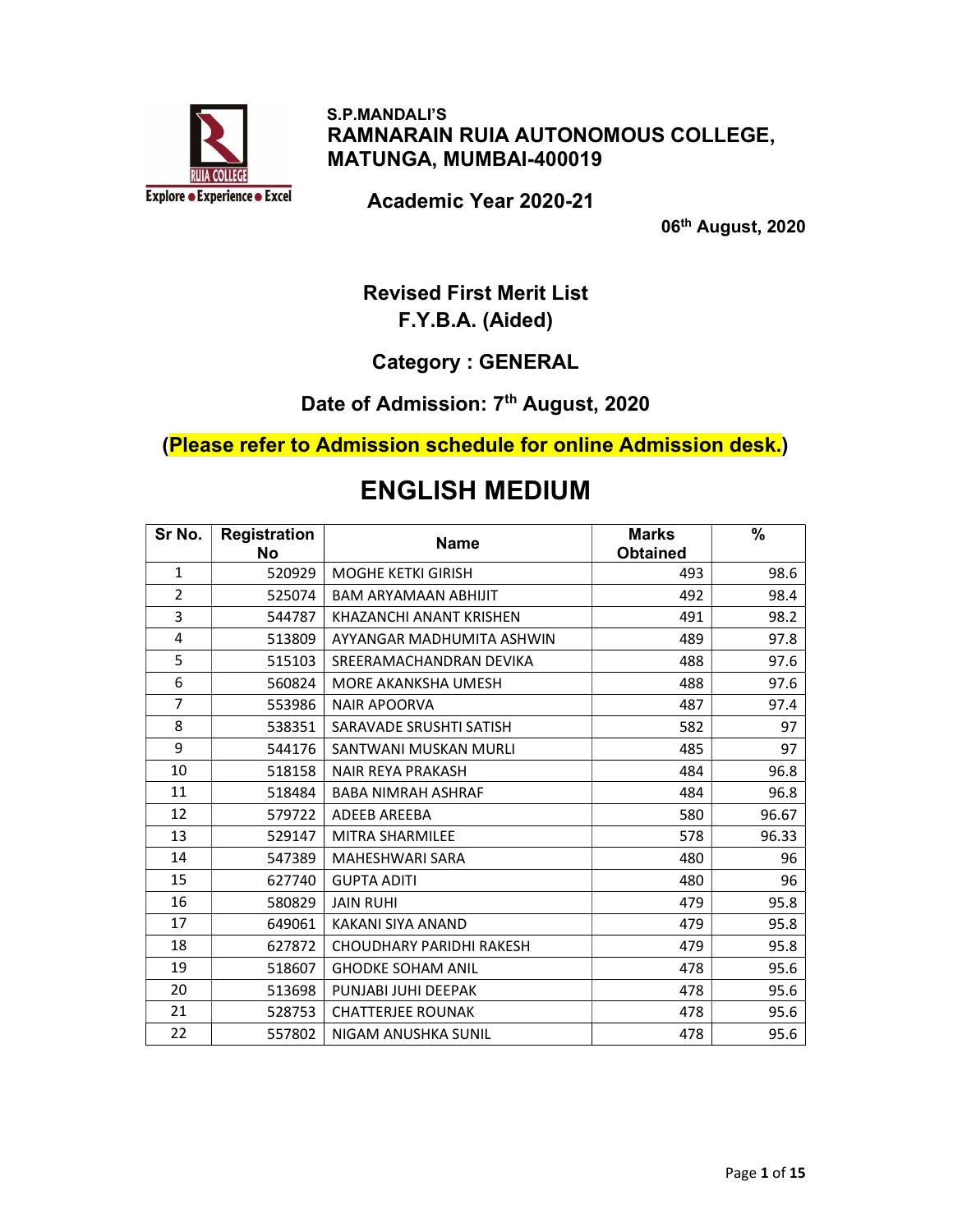# Category : GENERAL

#### Date of Admission: 7<sup>th</sup> August, 2020

#### (Please refer to Admission schedule for online Admission desk.)

# MARATHI MEDIUM

| Sr.<br>No. | <b>Registration</b><br>No. | <b>Name</b>                    | <b>Marks</b><br><b>Obtained</b> | %     |
|------------|----------------------------|--------------------------------|---------------------------------|-------|
| 1          | 626609                     | KAGADE CHARVI AMIT             | 565                             | 86.92 |
| 2          | 532616                     | MORE SAKSHI YASHWANT           | 450                             | 69.23 |
| 3          | 610759                     | <b>JADHAV PRERNA PRABHAKAR</b> | 450                             | 69.23 |
| 4          | 545174                     | JADHAV SARVESH SANTOSH         | 442                             | 68    |
| 5          | 576022                     | <b>BABAR SANKET RAMESH</b>     | 401                             | 61.69 |
| 6          | 626610                     | PATIL AKSHAY PANDURANG         | 370                             | 61.67 |
| 7          | 578208                     | <b>BHOSLE AARTI AANANDA</b>    | 360                             | 55.38 |
| 8          | 575035                     | KHOMANE PRATHAMESH             | 352                             | 54.15 |
| 9          | 514878                     | KURHADE ANIRUDDHA RAMESH       | 340                             | 52.31 |
| 10         | 600137                     | PALAV ARYA MANOJ               | 336                             | 51.69 |
| 11         | 623923                     | KADAM DHANASHREE ASHOK         | 334                             | 51.38 |

### Revised First Merit List F.Y.B.A. (Aided)

#### Category : EWS

#### Date of Admission: 7<sup>th</sup> August, 2020

#### (Please refer to Admission schedule for online Admission desk.)

| Sr.<br>no. | <b>Registration</b><br>No | <b>Name</b>                             | <b>Marks</b><br><b>Obtained</b> | %     |
|------------|---------------------------|-----------------------------------------|---------------------------------|-------|
|            | 513669                    | <b>SHAIKH MARIA SARWAR</b>              | 514                             | 79.08 |
|            | 517904                    | <b>TYAGI MANISH</b>                     | 469                             | 93.8  |
| 3          | 554231                    | <b>PHANSEKAR SONAL</b><br><b>SANJAY</b> | 469                             | 72.15 |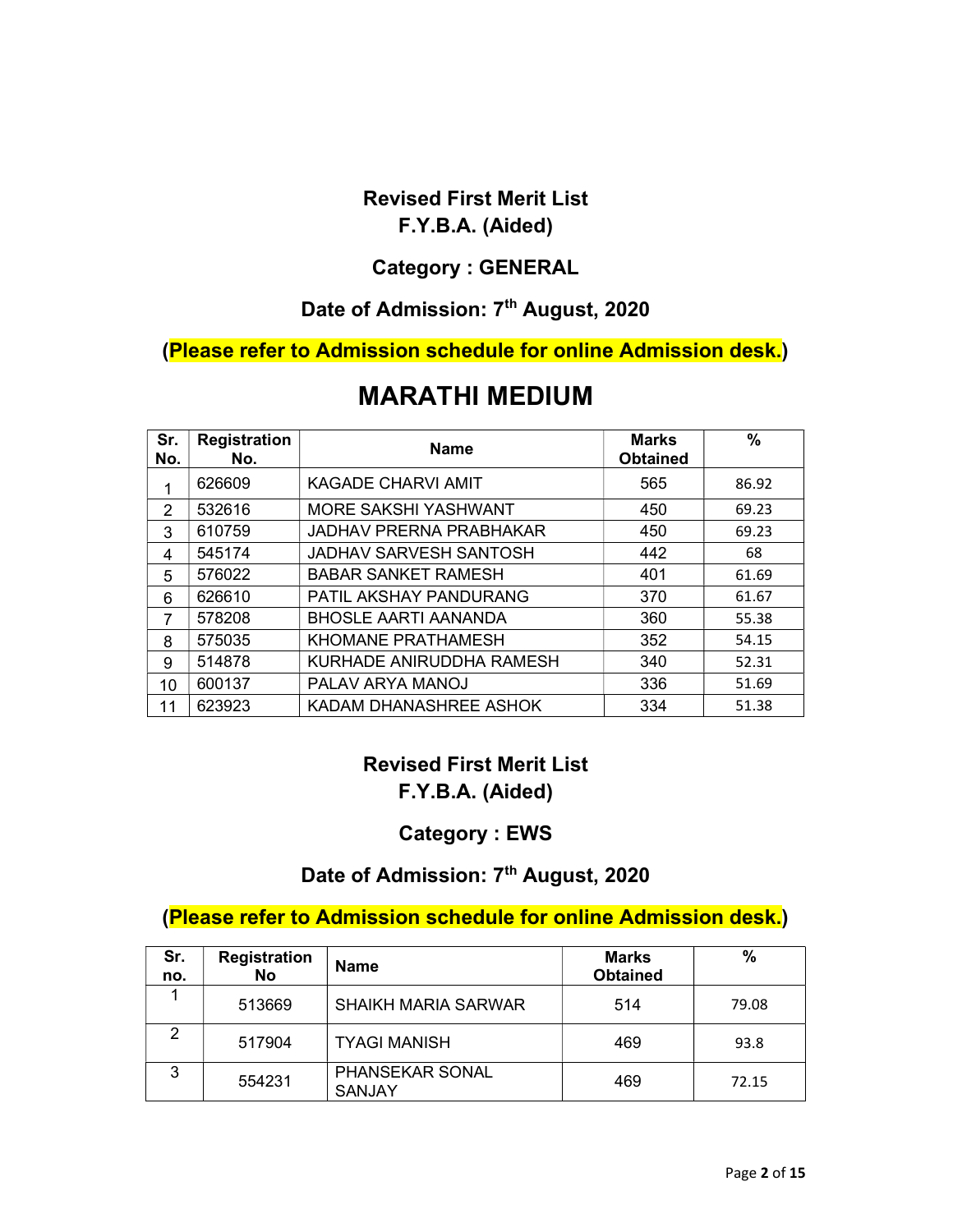# Category : OTHER

# Date of Admission: 7<sup>th</sup> August, 2020

# (Please refer to Admission schedule for online Admission desk.)

| Sr.<br>No. | <b>Registration</b><br>No. | <b>Name</b>                     | <b>Marks</b><br><b>Obtained</b> | $\frac{0}{0}$ |
|------------|----------------------------|---------------------------------|---------------------------------|---------------|
| 1          | 513809                     | AYYANGAR MADHUMITA ASHWIN       | 489                             | 97.8          |
| 2          | 523280                     | <b>REKHI PURNO PRASAD</b>       | 538                             | 89.67         |
| 3          | 528320                     | SHRIVATRA VEENA SANJAY          | 581                             | 89.38         |
| 4          | 527453                     | <b>MEHTA PRIYAL NILESH</b>      | 575                             | 88.46         |
| 5          | 528506                     | PAWAR MANSI HANMANT             | 549                             | 84.46         |
| 6          | 515838                     | <b>KURUP HRISHIT ANIL KUMAR</b> | 509                             | 78.31         |
| 7          | 529139                     | <b>BINOY KASHMEERA</b>          | 504                             | 77.54         |
| 8          | 592821                     | <b>BOLAR KUNAL PANKAJ</b>       | 498                             | 76.62         |
| 9          | 543621                     | VASHI JASH ASHISH               | 495                             | 76.15         |
| 10         | 571806                     | <b>OZA NANDINI PRAVIN</b>       | 439                             | 67.54         |
| 11         | 554498                     | NAINAWAT RUDRAVEER SINGH        | 432                             | 86.4          |
| 12         | 537711                     | AMRUJKAR SHRUTI DEVADATT        | 370                             | 74            |
| 13         | 528077                     | TARAI SUBHASREE BHAGAT          | 368                             | 73.6          |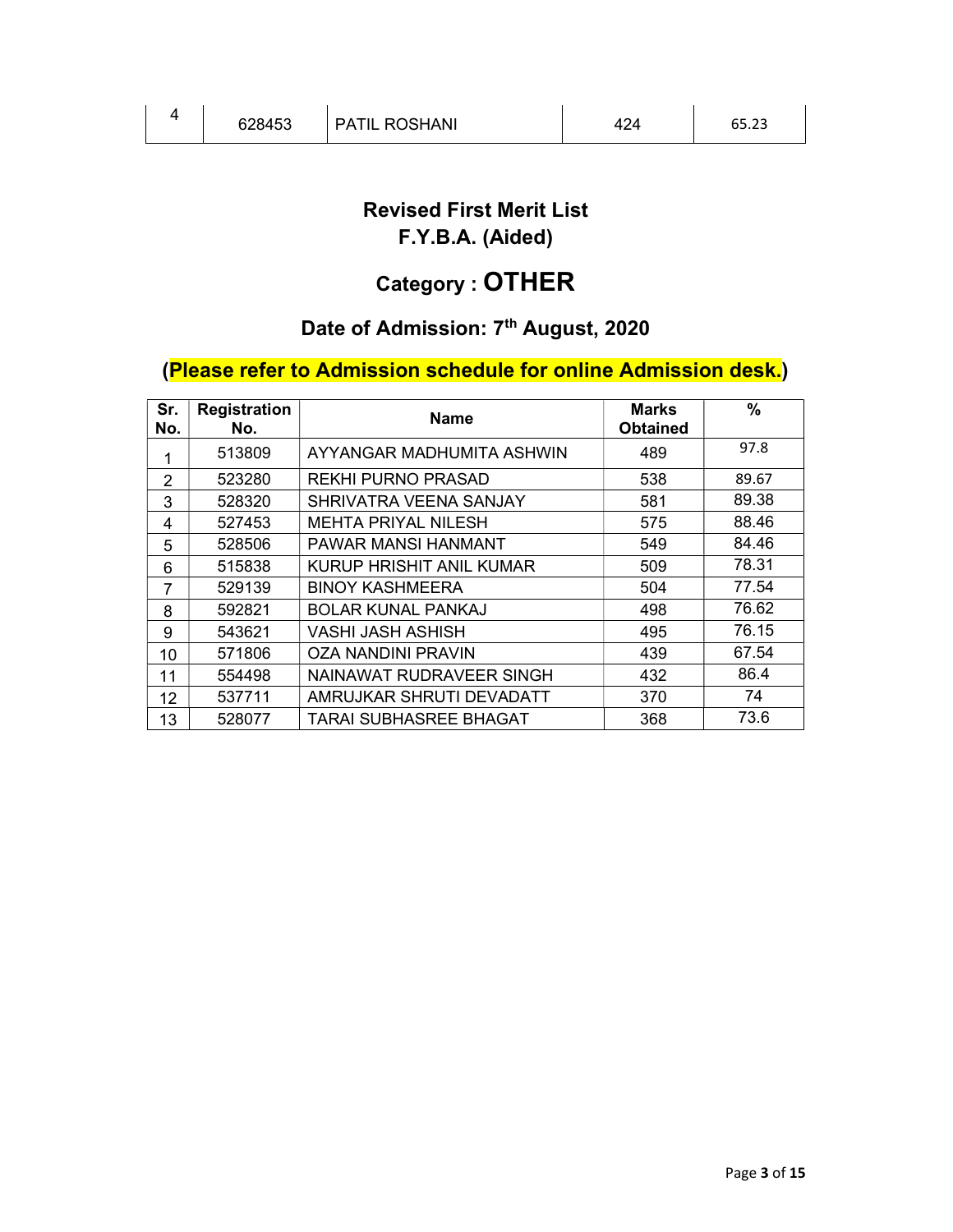# Category : DIVYANG

# Date of Admission: 7<sup>th</sup> August, 2020

# (Please refer to Admission schedule for online Admission desk.)

| Sr.<br>No.     | <b>Registration</b><br>No. | <b>Name</b>                   | <b>Marks</b><br><b>Obtained</b> | $\frac{0}{0}$ |
|----------------|----------------------------|-------------------------------|---------------------------------|---------------|
| 1              | 550271                     | MAINKAR VEDANT JAYANT         | 602                             | 92.62         |
| $\overline{2}$ | 520075                     | <b>GOGTE SAYALI MANDAR</b>    | 526                             | 80.92         |
| 3              | 604141                     | DESAI AAKANKSHA ARUN          | 488                             | 75.08         |
| 4              | 575362                     | SAWANT SIDDHARTH AJAY         | 481                             | 74            |
| 5              | 568418                     | <b>JANKOLI NISHITA NITIN</b>  | 464                             | 71.38         |
| 6              | 578143                     | DHONDE SARVASWA VIJAY         | 457                             | 91.4          |
| $\overline{7}$ | 621516                     | <b>GHADGE KEDAR TANAJI</b>    | 456                             | 70.15         |
| 8              | 527721                     | KHAMBATTA ZEENA MEHERNOSH     | 451                             | 69.38         |
| 9              | 543917                     | RAMANATHAN SHAKTHIPRIYA       | 436                             | 67.08         |
| 10             | 623461                     | VAHANVATY MUBARAKA SHABBIR    | 403                             | 62            |
| 11             | 559192                     | <b>RENGHE MRUNAL SHRIRAJ</b>  | 401                             | 61.69         |
| 12             | 517024                     | <b>BAIJURAJ APARNA</b>        | 397                             | 61.08         |
| 13             | 563211                     | SHUKLA ADITYA SHIVCHANDRA     | 359                             | 55.23         |
| 14             | 590060                     | PRAJAPATI SANTOSH RAMKRISHNA  | 528                             | 81.23         |
| 15             | 565499                     | <b>SONI TANVI</b>             | 421                             | 84.2          |
| 16             | 569620                     | <b>DOLAS PRATIKSHA MARUTI</b> | 361                             | 55.54         |
| 17             | 651021                     | <b>KADAV AKSHAY</b>           | 338                             | 52            |
| 18             | 622845                     | SONTAKKE SNEHA SANJAY         | 357                             | 54.92         |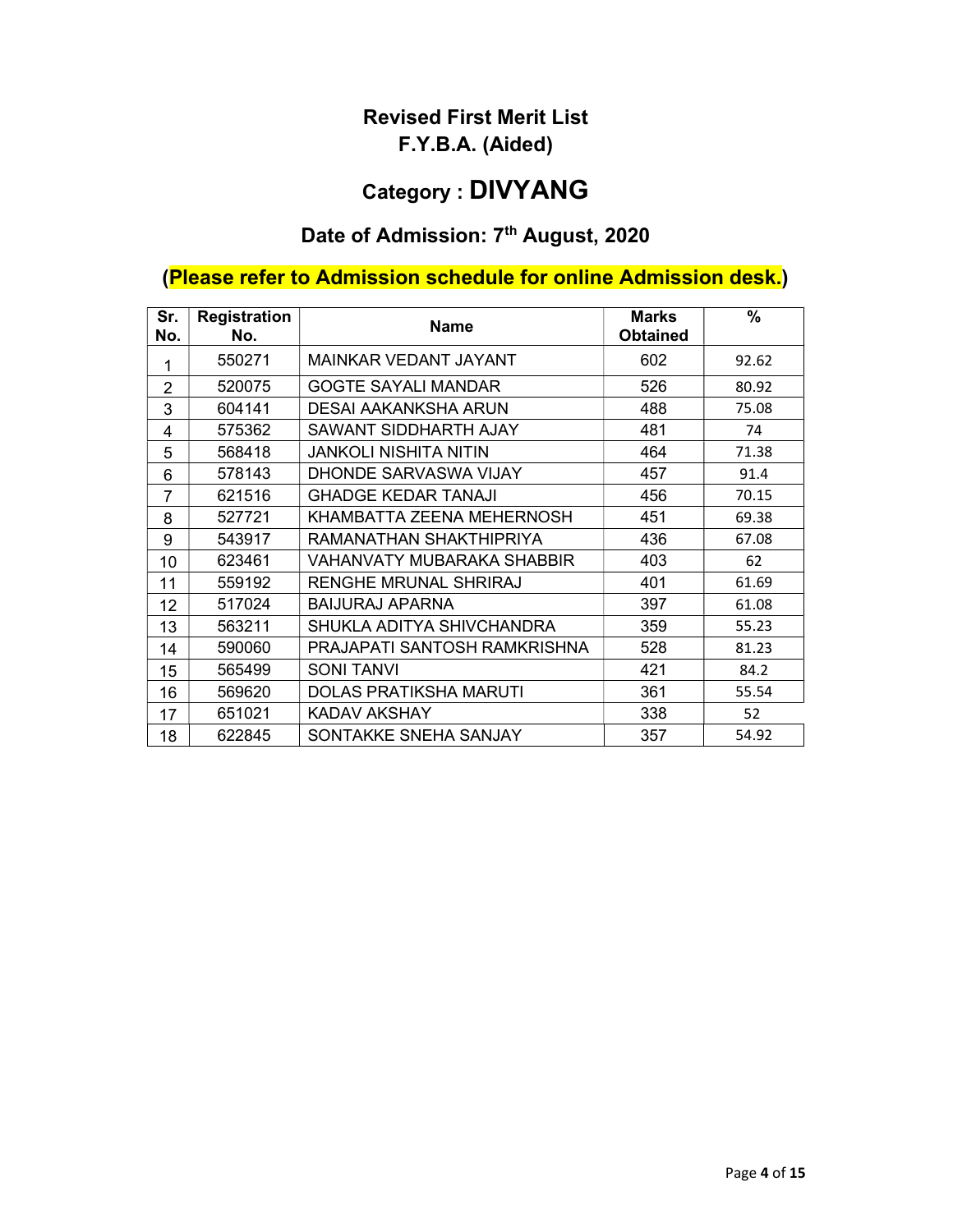#### Category : SBC

# Date of Admission: 7<sup>th</sup> August, 2020

(Please refer to Admission schedule for online Admission desk.)

# ENGLISH MEDIUM

| Sr. No         | <b>Registration</b><br>No | <b>Name</b>                              | <b>Marks</b><br><b>Obtained</b> | $\frac{0}{0}$ |
|----------------|---------------------------|------------------------------------------|---------------------------------|---------------|
|                | 548164                    | <b>SUNCHU PAVAN</b><br>NAGESWARA RAO     | 948                             | 94.8          |
| $\overline{2}$ | 533522                    | <b>JOSHI SRUSHTI ANIL</b>                | 566                             | 87.08         |
| 3              | 515124                    | <b>IRAP ABHA ASHISH</b>                  | 502                             | 77.23         |
| 4              | 512128                    | <b>SARANG SHRADDHA</b><br><b>SANTOSH</b> | 492                             | 75.69         |
| 5              | 514829                    | <b>KENY KRISHA KISHOR</b>                | 490                             | 75.38         |
| 6              | 519749                    | <b>KENY KRISHA KISHOR</b>                | 490                             | 75.38         |
| 7              | 532507                    | <b>TETAMBE MIHIR SUNIL</b>               | 452                             | 69.54         |
| 8              | 545226                    | <b>ACHAREKAR SAHIL</b><br><b>SUDESH</b>  | 445                             | 68.46         |

# Revised First Merit List

#### F.Y.B.A. (Aided)

#### Category : SBC

#### Date of Admission: 7<sup>th</sup> August, 2020

#### (Please refer to Admission schedule for online Admission desk.)

| Sr. No | Registration<br>No | <b>Name</b>                       | <b>Marks</b><br><b>Obtained</b> | $\frac{0}{0}$ |
|--------|--------------------|-----------------------------------|---------------------------------|---------------|
|        | 550205             | KOLI SHUBHANGI DINESH             | 375                             | 57.69         |
|        |                    | 626053   KHAWLE VRITVIJ AJITKUMAR | 276                             | 42.46         |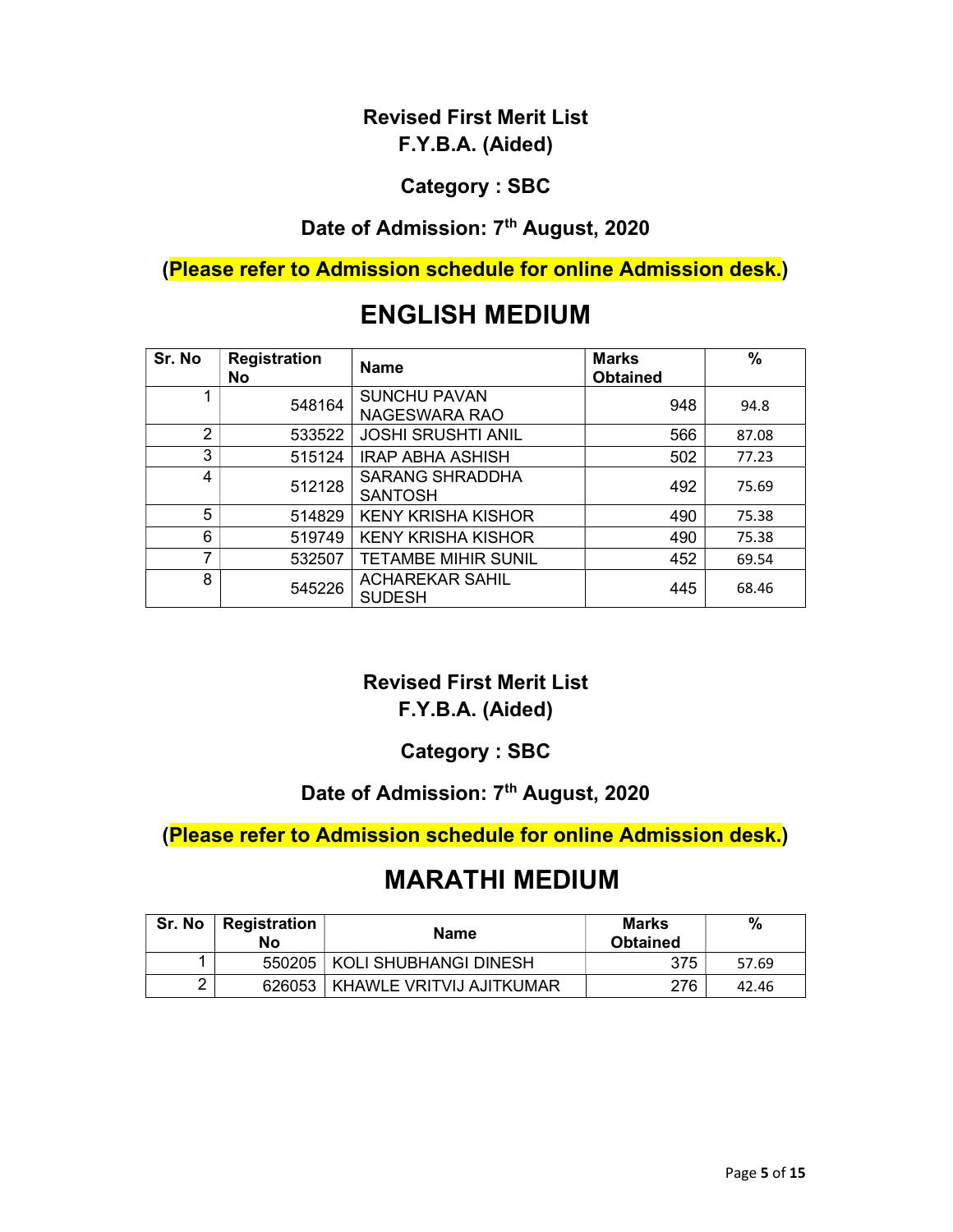#### Category : SC

# Date of Admission: 6<sup>th</sup> August, 2020

# (Please refer to Admission schedule for online Admission desk.)

| Sr.<br>No      | <b>Registration</b><br>No. | <b>Name</b>                        | <b>Marks</b><br><b>Obtained</b> | $\%$  |
|----------------|----------------------------|------------------------------------|---------------------------------|-------|
| 1              | 516276                     | SHINDE AARUSHI NILESH              | 364                             | 91    |
| $\overline{2}$ | 644697                     | SHAMBHARKAR SHREYASI<br>UTTAMKUMAR | 445                             | 89    |
| 3              |                            |                                    |                                 |       |
|                | 554498                     | NAINAWAT RUDRAVEER SINGH           | 432                             | 86.4  |
| 4              | 633124                     | KASARE ARYA MANOJ                  | 425                             | 85    |
| 5              | 554153                     | DEOKAR HARSHADA SHRIDHAR           | 549                             | 84.46 |
| 6              | 563107                     | SONAWANE SHWETA JALINDAR           | 537                             | 82.62 |
| 7              | 550391                     | MORE SUPRIYA SHASHIKANT            | 534                             | 82.15 |
| 8              | 519770                     | KHARNALE NEHA RAJIV                | 528                             | 81.23 |
| 9              | 586065                     | RATHOD MITALI VINOD                | 528                             | 81.23 |
| 10             | 514793                     | MESHRAM DEEPANKAR NIKHIL           | 525                             | 80.77 |
| 11             | 523236                     | MESHRAM DEEPANKAR NIKHIL           | 525                             | 80.77 |
| 12             | 554020                     | POL MANSI VIVEKANAND               | 525                             | 80.77 |
| 13             | 516074                     | SHIVSHARAN MAITREY CHANGDEO        | 524                             | 80.62 |
| 14             | 531574                     | WAGHACHORE VRUSHALI SANJAY         | 520                             | 80    |

# ENGLISH MEDIUM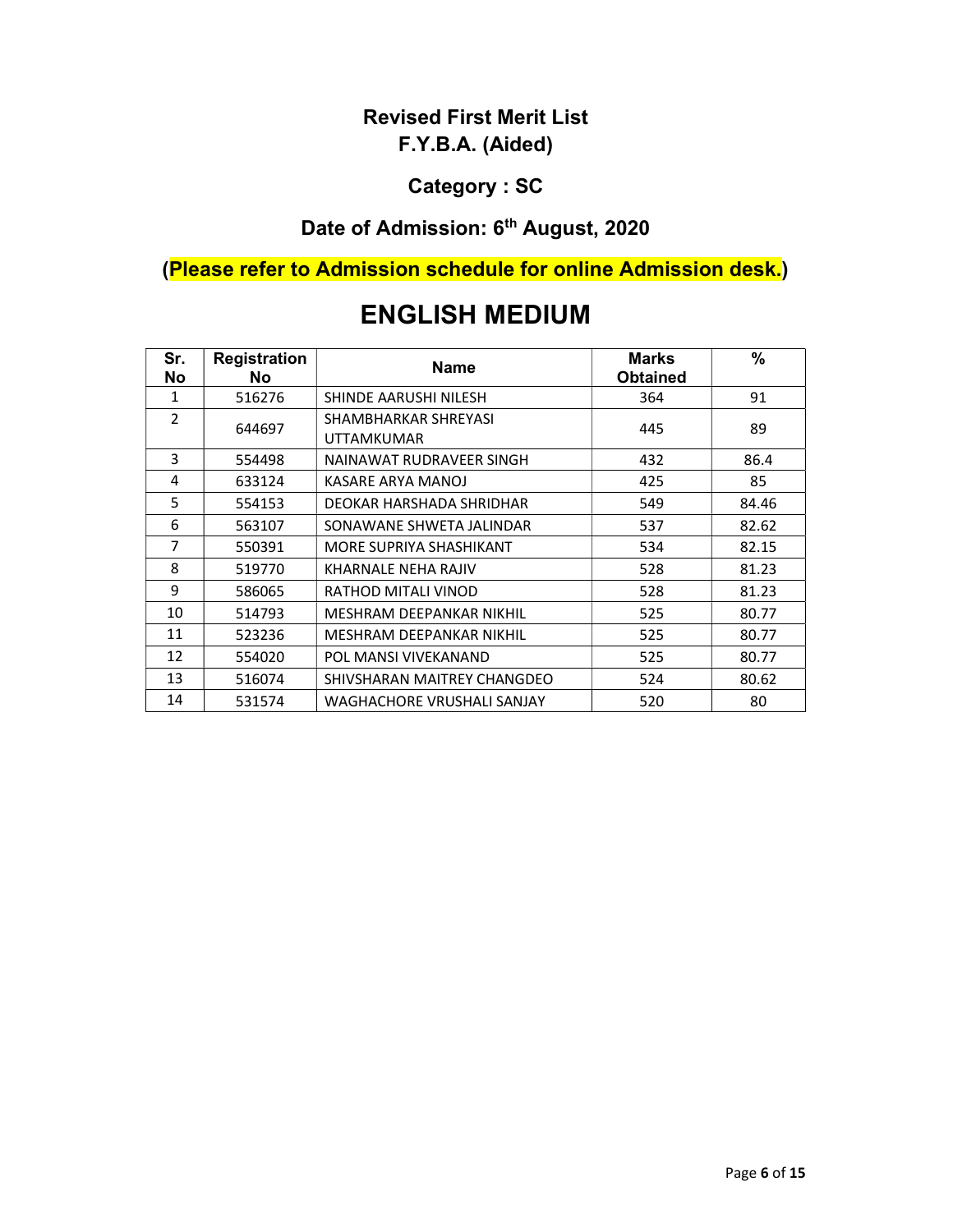#### Category : SC

# Date of Admission: 6<sup>th</sup> August, 2020

# (Please refer to Admission schedule for online Admission desk.)

| Sr.<br>No      | <b>Registration</b><br>No. | <b>Name</b>                              | <b>Marks</b><br><b>Obtained</b> | $\%$  |
|----------------|----------------------------|------------------------------------------|---------------------------------|-------|
| 1              | 518757                     | MORE SANKET NATRAJ                       | 482                             | 74.15 |
| $\overline{2}$ | 525593                     | <b>BANSODE TEJASVI SANJAY</b>            | 399                             | 61.38 |
| 3              | 545330                     | KADAM NAMRATA SANJAY                     | 394                             | 60.62 |
| 4              | 623178                     | RAJBHOJ ADITYA SANTOSH                   | 373                             | 57.38 |
| 5              | 533187                     | <b>UDMALE NIDHI RAJESH</b>               | 367                             | 56.46 |
| 6              | 525197                     | <b>BHOSALE ROHIT</b><br><b>NANDKUMAR</b> | 362                             | 55.69 |
| 7              | 601225                     | KAMBLE PRITISH<br><b>MURLIDHAR</b>       | 353                             | 54.31 |
| 8              | 569200                     | KAMBLE DIKSHA KAILAS                     | 347                             | 53.38 |
| 9              | 599137                     | KAMBLE SAHIL ANAND                       | 345                             | 53.08 |
| 10             | 516995                     | KADAM SAPANA RAM                         | 340                             | 52.31 |
| 11             | 545250                     | NANDGAONKAR SIDDHESH<br>VISHWANATH       | 340                             | 52.31 |
| 12             | 600860                     | PAWAR BHUSHAN<br>SANDEEP                 | 325                             | 50    |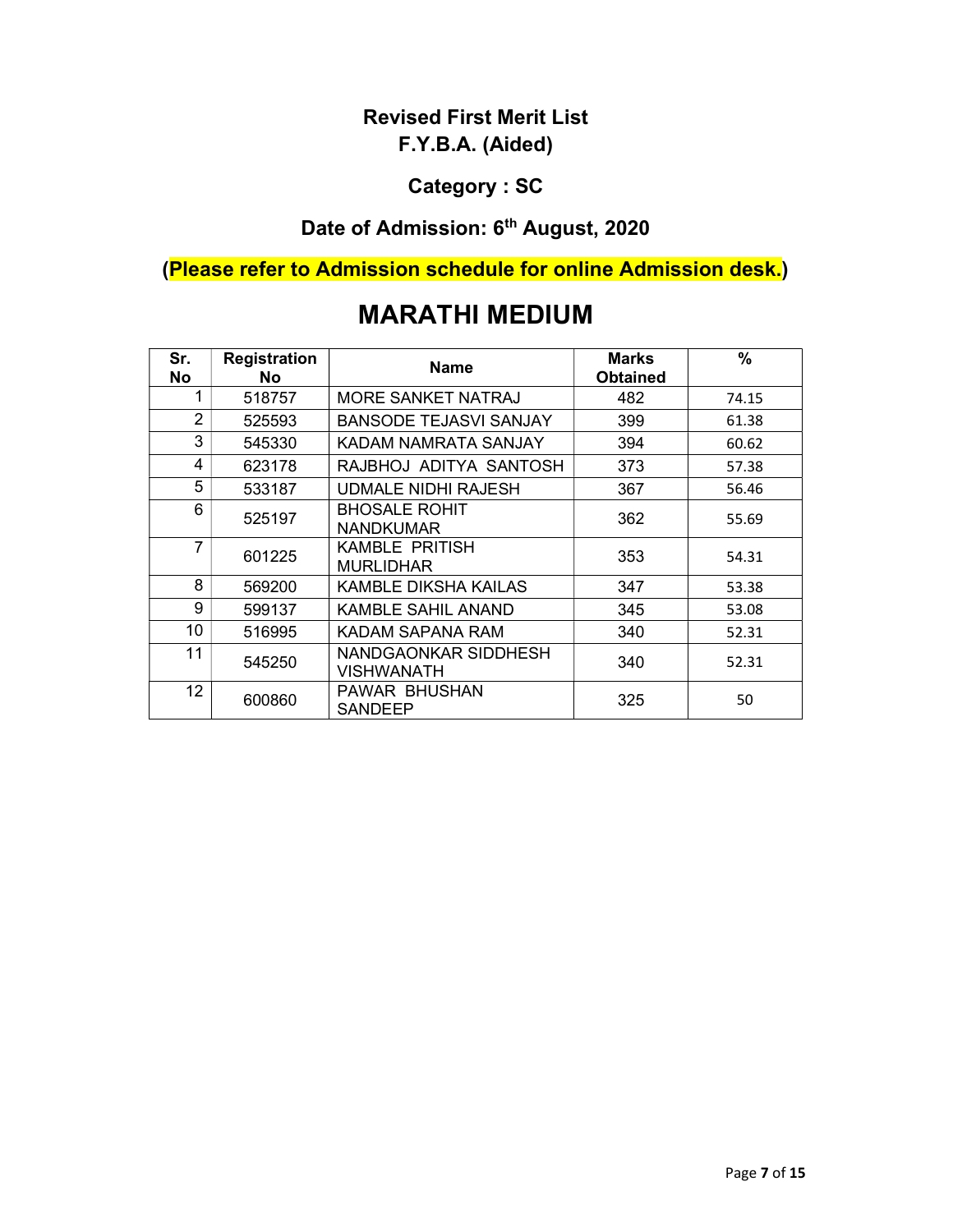#### Category : SEBC

# Date of Admission: 7<sup>th</sup> August, 2020

#### (Please refer to Admission schedule for online Admission desk.)

| Sr.<br>No | <b>Registration</b><br><b>No</b> | <b>Name</b>                             | <b>Marks</b><br><b>Obtained</b> | %     |
|-----------|----------------------------------|-----------------------------------------|---------------------------------|-------|
| 1         | 591644                           | <b>KURGHODE ADITI ANIL</b>              | 581                             | 89.38 |
| 2         | 640108                           | NALAWADE DHRUV<br><b>CHANDRASHEKHAR</b> | 579                             | 89.08 |
| 3         | 564405                           | SAKPAL ANANYA DHANANJAY                 | 529                             | 81.38 |
| 4         | 539026                           | SHINDE SANIKA MANOJ                     | 523                             | 80.46 |
| 5         | 515800                           | ETHAPE SANHITA HARISH                   | 517                             | 79.54 |
| 6         | 553725                           | SAWANT SAMPADA SITARAM                  | 514                             | 79.08 |
| 7         | 541288                           | KADAM GAURI NANDKUMAR                   | 513                             | 78.92 |
| 8         | 526706                           | KAWALE ASAVARI ANIL                     | 511                             | 78.62 |
| 9         | 613758                           | <b>INDAP SAKSHEE SANTOSH</b>            | 484                             | 74.46 |
| 10        | 583700                           | <b>BARGE SANJANA DIPAK</b>              | 458                             | 70.46 |
| 11        | 627458                           | <b>WAINGADE SAIEE RAMDAS</b>            | 457                             | 70.31 |
| 12        | 538714                           | JADHAV SHRAAVNI ABHIJEET                | 452                             | 69.54 |
| 13        | 519780                           | <b>KATKAR SIDDHI SUNIL</b>              | 425                             | 65.38 |
| 14        | 557481                           | <b>SAWANT GAYATRI ANIL</b>              | 394                             | 60.62 |
| 15        | 537711                           | AMRUJKAR SHRUTI DEVADATT                | 370                             | 74    |
| 16        | 618852                           | JADHAV ARPIT LAXMAN                     | 351                             | 54    |

# ENGLISH MEDIUM

#### Category : SEBC

#### Date of Admission: 7<sup>th</sup> August, 2020

#### (Please refer to Admission schedule for online Admission desk.)

| Sr. No | Registration No   Name |                          | Marks<br><b>Obtained</b> | %     |
|--------|------------------------|--------------------------|--------------------------|-------|
|        | 514741                 | CHAVAN RUSHIKESH NARAYAN | 443                      | 68.15 |
| ⌒      | 561445                 | LOKARE AJAY SANJAY       | 458                      |       |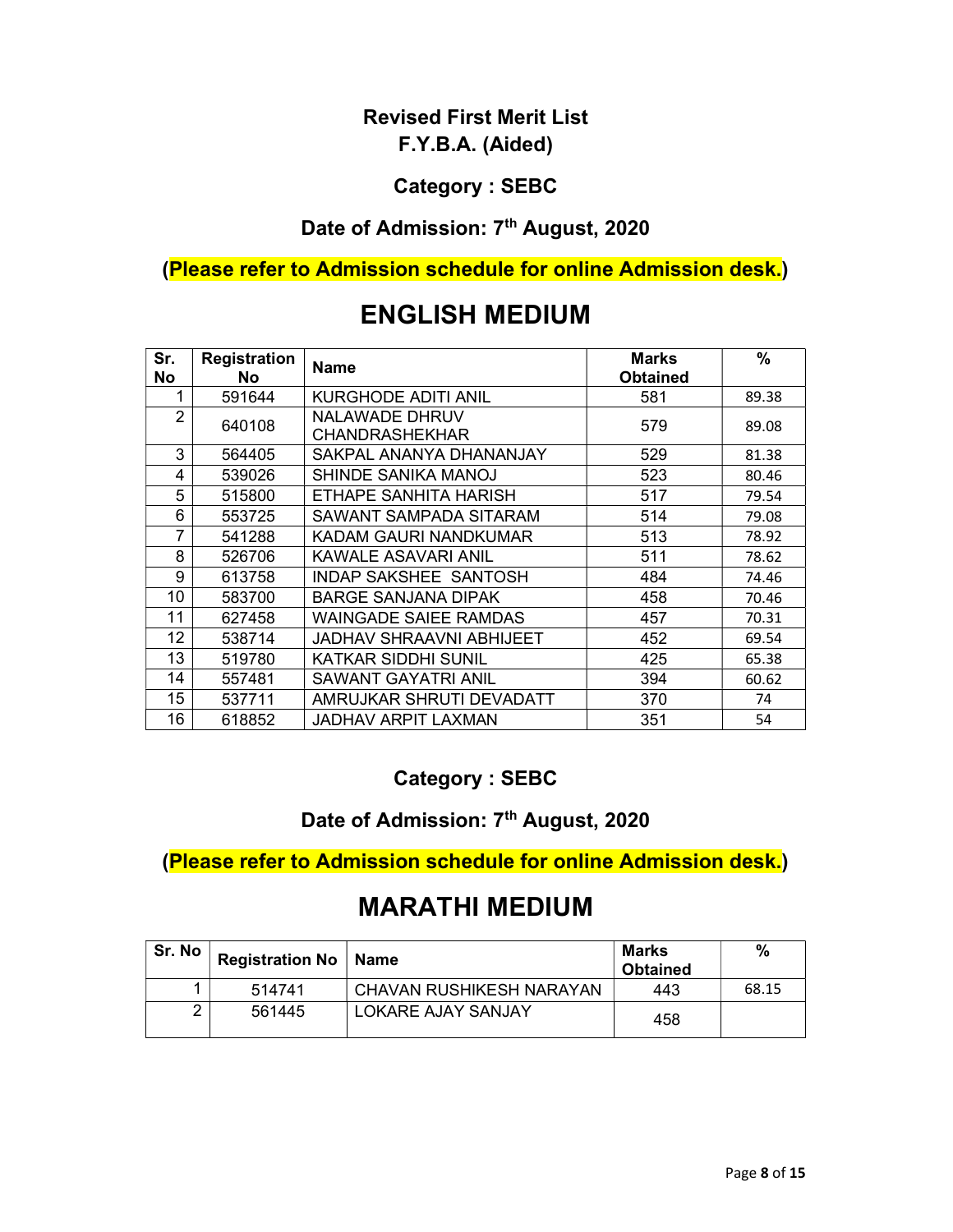#### Category : ST

# Date of Admission: 6<sup>th</sup> August, 2020

#### (Please refer to Admission schedule for online Admission desk.)

# ENGLISH MEDIUM

| Sr.<br><b>No</b> | <b>Registration No</b> | <b>Name</b>                                   | <b>Marks</b><br><b>Obtained</b> | $\%$  |
|------------------|------------------------|-----------------------------------------------|---------------------------------|-------|
|                  | 623071                 | MALCHE SAMRUDDHI JAGAN                        | 515                             | 79.23 |
| $\overline{2}$   | 643691                 | <b>SHINGADE SHRUTI</b><br><b>KHANDERAO</b>    | 496                             | 76.31 |
| 3                | 544438                 | <b>BARUA VIBHA</b>                            | 460                             | 70.77 |
| 4                | 532949                 | <b>LUPHENG HAOGOUGIN</b><br><b>JANGKHOLEN</b> | 433                             | 66.62 |
| 5                | 615406                 | DAWAR CHANDAN                                 | 383                             | 76.6  |
| 6                | 535515                 | <b>THAKUR UNMAY DILIP</b>                     | 371                             | 57.08 |
| 7                | 644052                 | PADMERE SIDDHESH TANAJI                       | 345                             | 53.08 |
| 8                | 516138                 | <b>PAWAR GOKUL RAMRATAN</b>                   | 300                             | 46.15 |
| 9                | 528774                 | <b>PAWAR GOKUL RAMRATAN</b>                   | 300                             | 46.15 |
| 10               | 605150                 | <b>BILKULE PRAFUL MANIKRAO</b>                | 283                             | 43.54 |

#### Category: ST

#### Date of Admission: 6<sup>th</sup> August, 2020

#### (Please refer to Admission schedule for online Admission desk.)

| Sr.<br><b>No</b> | Registration<br>No | <b>Name</b>               | Marks<br><b>Obtained</b> | $\frac{0}{0}$ |
|------------------|--------------------|---------------------------|--------------------------|---------------|
|                  | 580318             | THAKUR DHANANJAY MADHUKAR | 362                      | 55.69         |
|                  | 519592             | RANJANE ROHAN NARESH      | 311                      | 47.85         |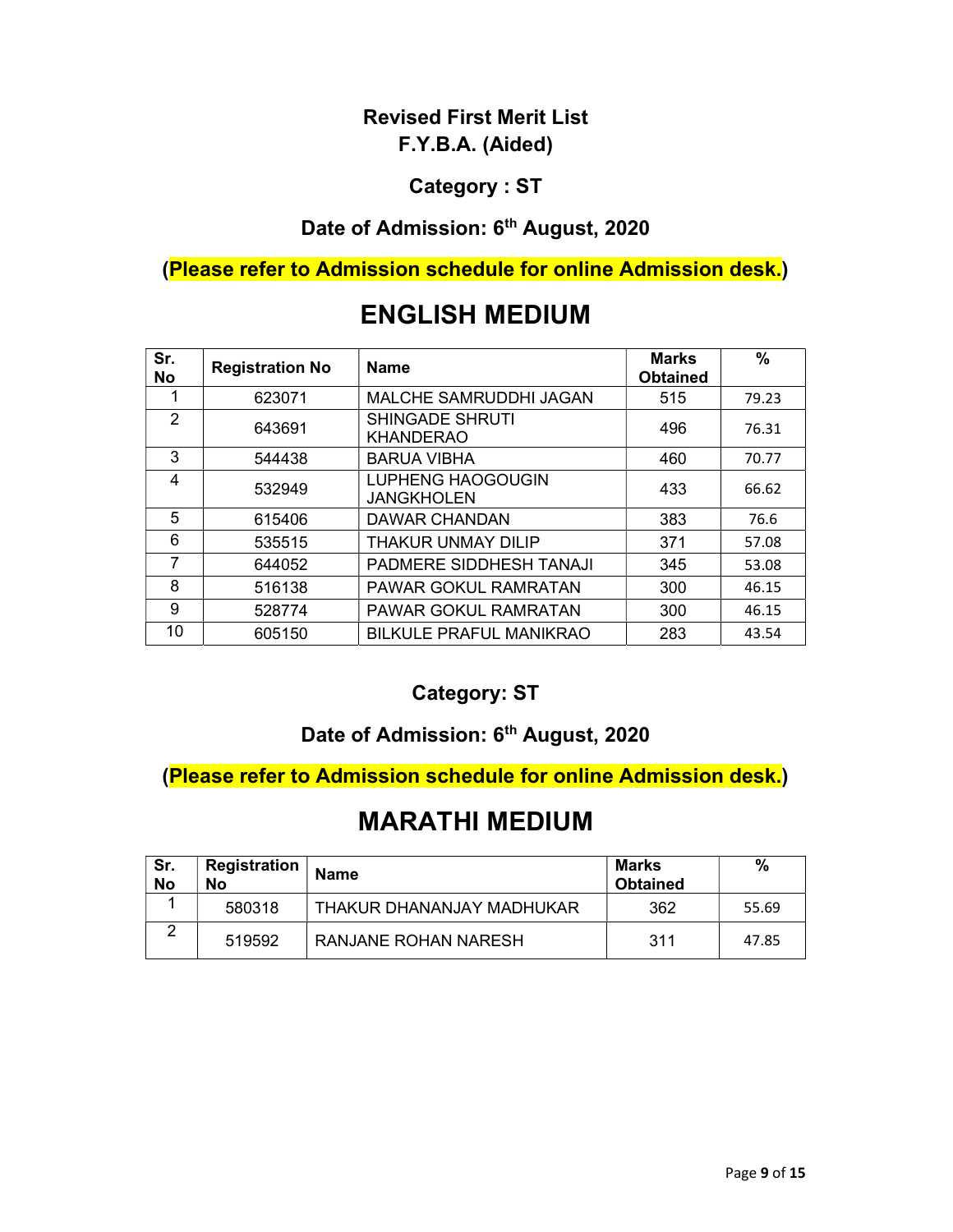#### Revised First Merit List

#### F.Y.B.A. (Aided)

#### Category : OBC

# Date of Admission: 7<sup>th</sup> August, 2020

# (Please refer to Admission schedule for online Admission desk.)

# ENGLISH MEDIUM

| Sr. No         | Registration<br><b>No</b> | <b>Name</b>                    | <b>Marks</b><br><b>Obtained</b> | %     |
|----------------|---------------------------|--------------------------------|---------------------------------|-------|
| $\mathbf{1}$   | 641727                    | <b>KATIYAR LOVANSH</b>         | 582                             | 97    |
| $\overline{2}$ | 535537                    | JAISWAL KHUSHI                 | 480                             | 96    |
| 3              | 513394                    | <b>GAVAND ANTARA RAHUL</b>     | 478                             | 95.6  |
| 4              | 595642                    | SHENDE TANAYA SANJAY           | 470                             | 94    |
| 5              | 547868                    | K JAYA KRISHNAN                | 1126                            | 93.83 |
| 6              | 645190                    | K JAYA KRISHNAN                | 1126                            | 93.83 |
| 7              | 561069                    | BHASKAR RAJLAXMI VITTHAL       | 563                             | 93.83 |
| 8              | 596213                    | <b>WANI SAPTASHREE</b>         | 468                             | 93.6  |
| 9              | 579573                    | <b>METANGE SRUSHTY VIKAS</b>   | 596                             | 91.69 |
| 10             | 536879                    | CHINDARKAR SANIKA SHANKAR      | 594                             | 91.38 |
| 11             | 527041                    | PATIL HRITIKA SANTOSH          | 584                             | 89.85 |
| 12             | 623937                    | <b>BOHARE PRACHI DASHARATH</b> | 448                             | 89.6  |
| 13             | 593342                    | RANA POONAM ASHOK              | 446                             | 89.2  |
| 14             | 513801                    | AUTI MANASI SHIVKIRAN          | 441                             | 88.2  |
| 15             | 518542                    | SANSARE ANUSHREE JAYANT        | 572                             | 88    |
| 16             | 611861                    | KUMAWAT POOJA                  | 438                             | 87.6  |
| 17             | 517213                    | MULLA UZMA NAUSHAD             | 567                             | 87.23 |
| 18             | 524544                    | PANGAM SANIKA RAJENDRA         | 567                             | 87.23 |
| 19             | 520197                    | <b>GOTMARE KAUSTUBH SUNIL</b>  | 558                             | 85.85 |
| 20             | 517659                    | JAISWAL KHUSHI KRISHAN         | 429                             | 85.8  |
| 21             | 492701                    | KORDE ARYA VAIBHAV             | 556                             | 85.54 |
| 22             | 531583                    | <b>AHIRAO PALAK</b>            | 427                             | 85.4  |
| 23             | 516566                    | KUMAR GAYATHRI SHAJI           | 550                             | 84.62 |
| 24             | 630685                    | <b>PATIL AYUSH VILAS</b>       | 336                             | 84    |
| 25             | 529208                    | SHIROLKAR SAEE ASHUTOSH        | 417                             | 83.4  |
| 26             | 516301                    | PATIL SANYUKTA ARVIND          | 542                             | 83.38 |
| 27             | 527040                    | PEJE AAKANKSHA PRADEEP         | 538                             | 82.77 |
| 28             | 535643                    | TAVSALKAR SEJAL SANTOSH        | 535                             | 82.31 |
| 29             | 555120                    | POTE ESHA NILESH               | 410                             | 82    |
| 30             | 512675                    | HARMALKAR MITESH PRADEEP       | 524                             | 80.62 |
| 31             | 515166                    | <b>BHALERAO PRAJAKTA</b>       | 402                             | 80.4  |
| 32             | 527798                    | PRAJAPATI SHUBHAM DEVNARAYAN   | 520                             | 80    |
| 33             | 570402                    | GANGAN TRUPTI RAVINDRA         | 520                             | 80    |
| 34             | 518150                    | GOTHANKAR AAKANKSHA DILIP      | 515                             | 79.23 |
| 35             | 531289                    | KALYANKAR MADHURA JITENDRA     | 515                             | 79.23 |
| 36             | 529203                    | <b>SAHU ARYAN</b>              | 396                             | 79.2  |
| 37             | 531867                    | POWALE HARSHALI NILESH         | 514                             | 79.08 |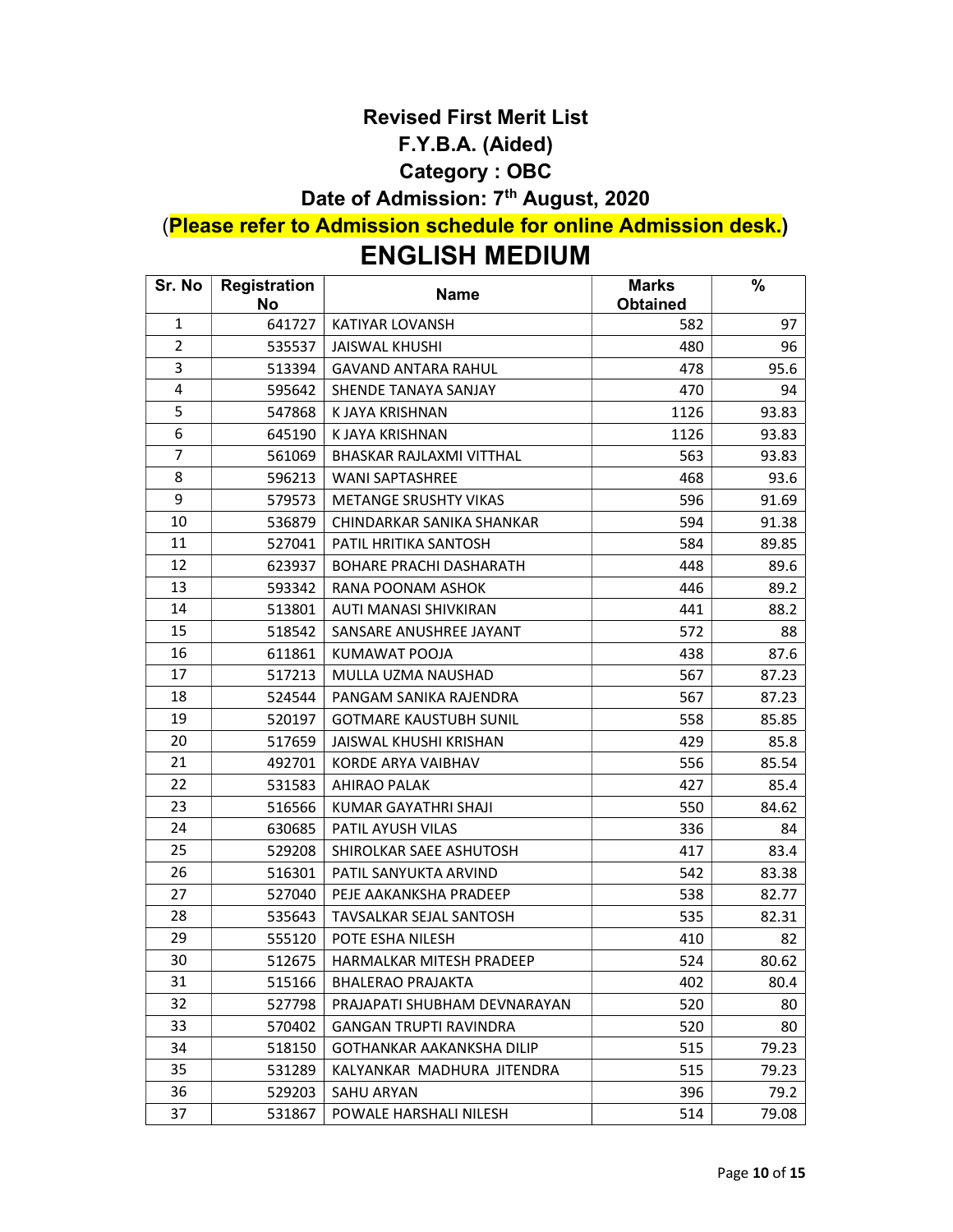| 38 | 526560 | BELWALKAR VEEDHI DAYANAND     | 512 | 78.77 |
|----|--------|-------------------------------|-----|-------|
| 39 | 526349 | WADKAR DHRUTI MANISH          | 510 | 78.46 |
| 40 | 515044 | THAKUR AKSHAY BHIM            | 490 | 75.38 |
| 41 | 543053 | <b>NUNES SASHA GALVIN</b>     | 486 | 74.77 |
| 42 | 530610 | THAKUR CHAITANYA NINAD        | 485 | 74.62 |
| 43 | 562296 | PILANKAR ANUJA SANJAY         | 480 | 73.85 |
| 44 | 528077 | <b>TARAI SUBHASREE BHAGAT</b> | 368 | 73.6  |
| 45 | 591687 | SOMVANSHI PRATIK SAMBHAJI     | 368 | 73.6  |
| 46 | 565021 | CHAVAN VAIBHAVI               | 476 | 73.23 |
| 47 | 610973 | SAKHARE NAMRATA MADHUKAR      | 470 | 72.31 |
| 48 | 532915 | <b>MARATHE PRERNA KAILAS</b>  | 469 | 72.15 |
| 49 | 611951 | <b>BHATKAR GAURI</b>          | 466 | 71.69 |
| 50 | 625398 | MANJREKAR PRARTHI PRASHANT    | 464 | 71.38 |

# Category : OBC

# Date of Admission: 7<sup>th</sup> August, 2020

# (Please refer to Admission schedule for online Admission desk.)

| Sr. No         | <b>Registration</b><br>No. | <b>Name</b>                           | <b>Marks</b><br><b>Obtained</b> | $\%$  |
|----------------|----------------------------|---------------------------------------|---------------------------------|-------|
| 1              | 576068                     | JAGDALE SUDARSHAN<br><b>BHAUSAHEB</b> | 529                             | 81.38 |
| $\mathfrak{p}$ | 575581                     | PATIL JUILEE JAYWANT                  | 489                             | 75.23 |
| 3              | 552872                     | VANJARE SAYALI VITTHAL                | 431                             | 66.31 |
| 4              | 569264                     | <b>HODBE POOJA GANESH</b>             | 410                             | 63.08 |
| 5              | 579087                     | SHIGVAN SHAMAL DHONDU                 | 384                             | 59.08 |
| 6              | 520648                     | <b>PAWAR NANDINI SUNIL</b>            | 362                             | 55.69 |
| $\overline{7}$ | 616302                     | <b>PAWAR NANDINI SUNIL</b>            | 362                             | 55.69 |
| 8              | 555890                     | PADARE RAJ JANARDAN                   | 349                             | 53.69 |
| 9              | 527139                     | SONAR VAIBHAV SUBHASH                 | 342                             | 52.62 |
| 10             | 525842                     | TAWATE DIPIKA VISHRAM                 | 338                             | 52    |
| 11             | 550239                     | <b>GAWADE DIPTI DIPAK</b>             | 338                             | 52    |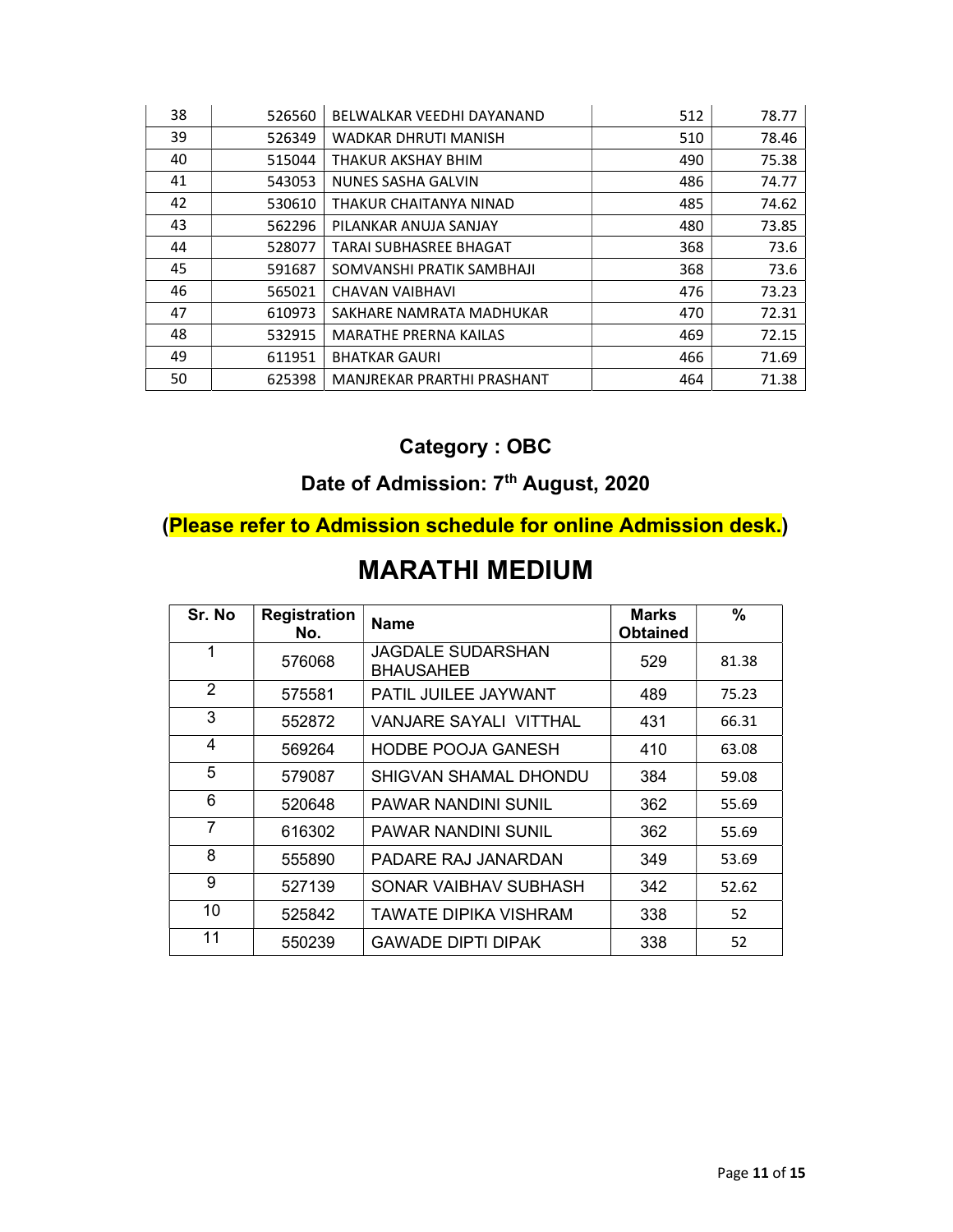# Category : VJ/DT (A)

# Date of Admission: 6<sup>th</sup> August, 2020

(Please refer to Admission schedule for online Admission desk.)

# ENGLISH MEDIUM

| Sr<br>No. | <b>Registration</b><br>No | <b>Name</b>                | Marks<br><b>Obtained</b> | $\%$  |
|-----------|---------------------------|----------------------------|--------------------------|-------|
|           | 628204                    | <b>RAJPUT PRERNA SUNIL</b> | 588                      | 90.46 |
| $\sim$    | 616061                    | PARMAR PRIYANKA MANESH     | 543                      | 83.54 |

### Category : VJ/DT (A)

# Date of Admission: 6<sup>th</sup> August, 2020

(Please refer to Admission schedule for online Admission desk.)

| Sr<br>No. | <b>Registration</b><br>No | <b>Name</b>                | <b>Marks</b><br><b>Obtained</b> | %     |
|-----------|---------------------------|----------------------------|---------------------------------|-------|
|           | 628046                    | RAJPUT GAURAV RAVINDRASING | 543                             | 83.54 |
| 2         | 545265                    | <b>MANE RAVINA SANJAY</b>  | 376                             | 57.85 |
| 3         | 591991                    | PAWAR DEEPAK NARAYAN       | 339                             | 52.15 |
| 4         | 591353                    | PAWAR RAHUL YALLAPPA       | 331                             | 50.92 |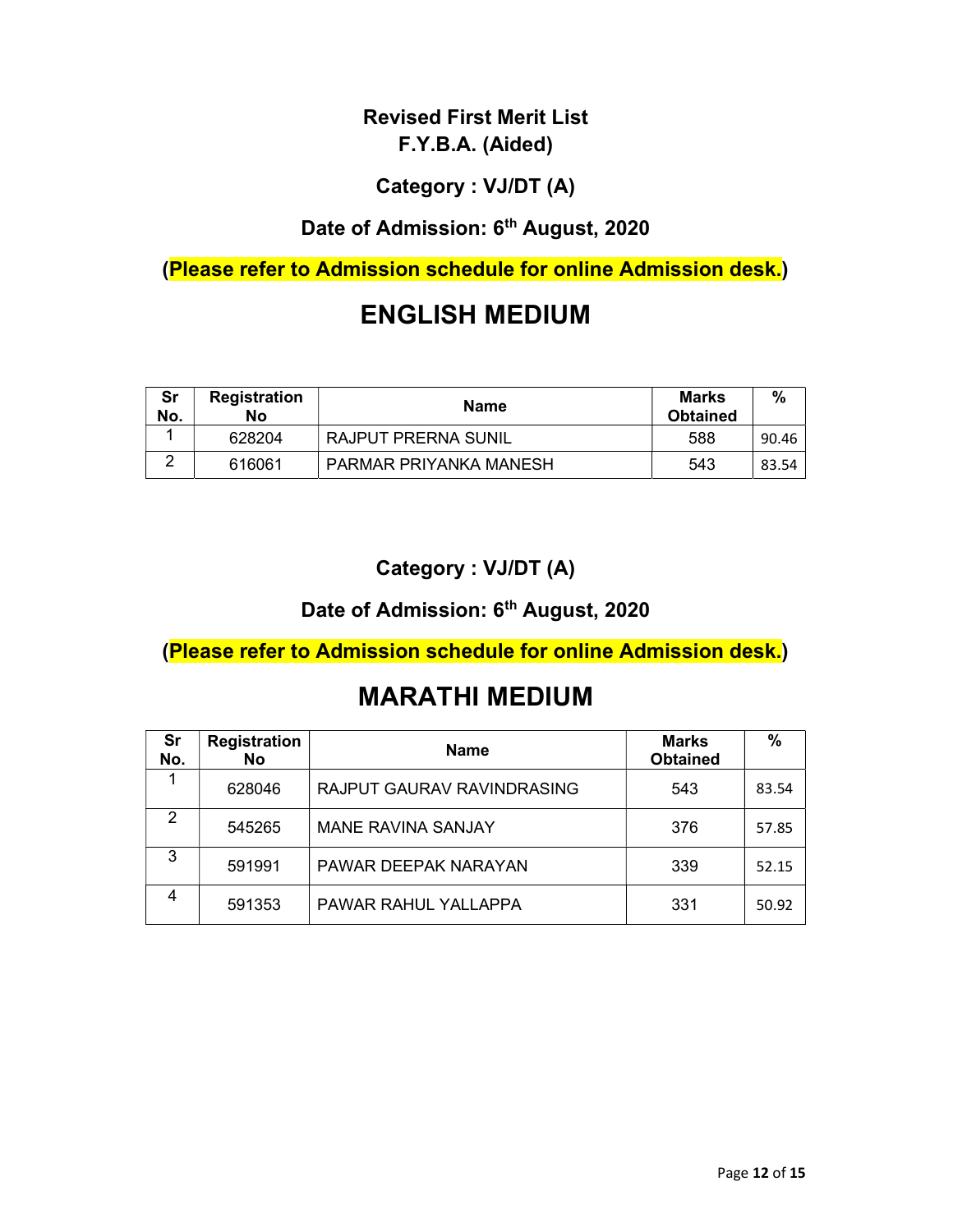#### Category : NT-B

# Date of Admission: 6<sup>th</sup> August, 2020

# (Please refer to Admission schedule for online Admission desk.)

# ENGLISH MEDIUM

| Sr<br>No. | <b>Registration</b><br><b>No</b> | <b>Name</b>                   | <b>Marks</b><br><b>Obtained</b> | $\%$  |
|-----------|----------------------------------|-------------------------------|---------------------------------|-------|
|           | 578775                           | MADGUNDE SHUBHANGI RAJU       | 365                             | 88.46 |
| 2         | 541831                           | <b>TATKARE SHRUTI SHEKHAR</b> | 575                             | 72.62 |
| 3         | 553392                           | <b>GIRI NISHA JAYANT</b>      | 472                             | 72    |
| 4         | 568605                           | <b>GOSAVI MADHURA PRAKASH</b> | 468                             | 70.46 |
| 5         | 551888                           | MHETAR SANIA RAJESH           | 458                             | 69.08 |
| 6         | 522341                           | <b>GOSAVI RAM NARAYAN</b>     | 449                             | 65.23 |
| 7         | 554125                           | <b>INGALE ASHUTOSH BALAJI</b> | 424                             | 63.54 |
| 8         | 567292                           | <b>GOSAVI SIDDHI DATTARAM</b> | 413                             | 100   |
| 9         | 571877                           | <b>WAKODE SIMRAN MANGESH</b>  | 358                             | 55.08 |

#### Category : NT-B

#### Date of Admission: 6<sup>th</sup> August, 2020

(Please refer to Admission schedule for online Admission desk.)

| Sr<br>No. | <b>Registration</b><br>No | <b>Name</b>                 | <b>Marks</b><br><b>Obtained</b> | $\frac{0}{0}$ |
|-----------|---------------------------|-----------------------------|---------------------------------|---------------|
|           | 541826                    | <b>MAHADIK SHREYA VIKAS</b> | 397                             | 61.08         |
| 2         | 557289                    | <b>MORKAR MOHIT NITIN</b>   | 349                             | 53.69         |
| 3         | 557871                    | <b>MORE SHUBHAM</b>         | 337                             | 51.85         |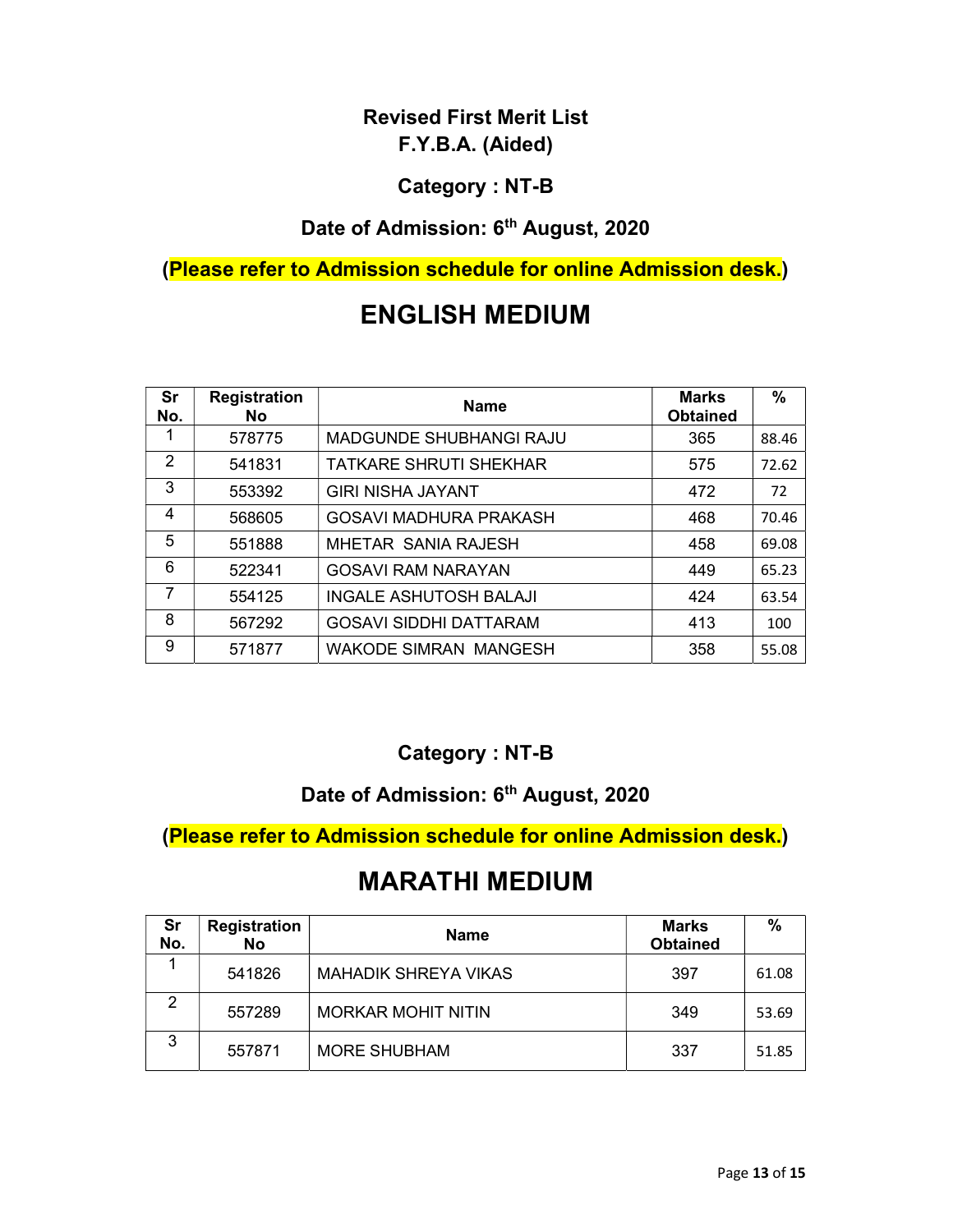#### Category : NT-C

# Date of Admission: 6<sup>th</sup> August, 2020

(Please refer to Admission schedule for online Admission desk.)

# ENGLISH MEDIUM

| Sr<br>No. | <b>Registration</b><br><b>No</b> | <b>Name</b>                 | <b>Marks</b><br><b>Obtained</b> | %     |
|-----------|----------------------------------|-----------------------------|---------------------------------|-------|
|           | 521926                           | <b>JANGLE GAURAV DILIP</b>  | 591                             | 90.92 |
| 2         | 539521                           | SHELKE ATHARVA RAJENDRA     | 468                             | 72    |
| 3         | 499551                           | <b>BANGAR TANVI ANIL</b>    | 451                             | 69.38 |
| 4         | 630137                           | <b>BANGAR TANVI ANIL</b>    | 451                             | 69.38 |
| 5         | 652289                           | <b>BANGAR TANVI ANIL</b>    | 451                             | 69.38 |
| 6         | 622118                           | <b>GORE VIDYA NANDKUMAR</b> | 449                             | 69.08 |
| 7         | 513629                           | BODEKAR OMKAR CHANDRAKANT   | 390                             | 60    |

#### Category : NT-C

#### Date of Admission: 6<sup>th</sup> August, 2020

(Please refer to Admission schedule for online Admission desk.)

| Sr<br>No. | <b>Registration</b><br>No | <b>Name</b>                 | <b>Marks</b><br><b>Obtained</b> | %     |
|-----------|---------------------------|-----------------------------|---------------------------------|-------|
|           | 551841                    | KHARAT POOJA RAJARAM        | 499                             | 76.77 |
|           | 593105                    | KHUPKAR ROHIT DADA          | 401                             | 61.69 |
| ົ         | 560371                    | <b>SARGAR TRUTIYA</b>       | 397                             | 61.08 |
|           | 543839                    | WALKUNDE PRADNYESH DNYANDEO | 297                             | 45.69 |